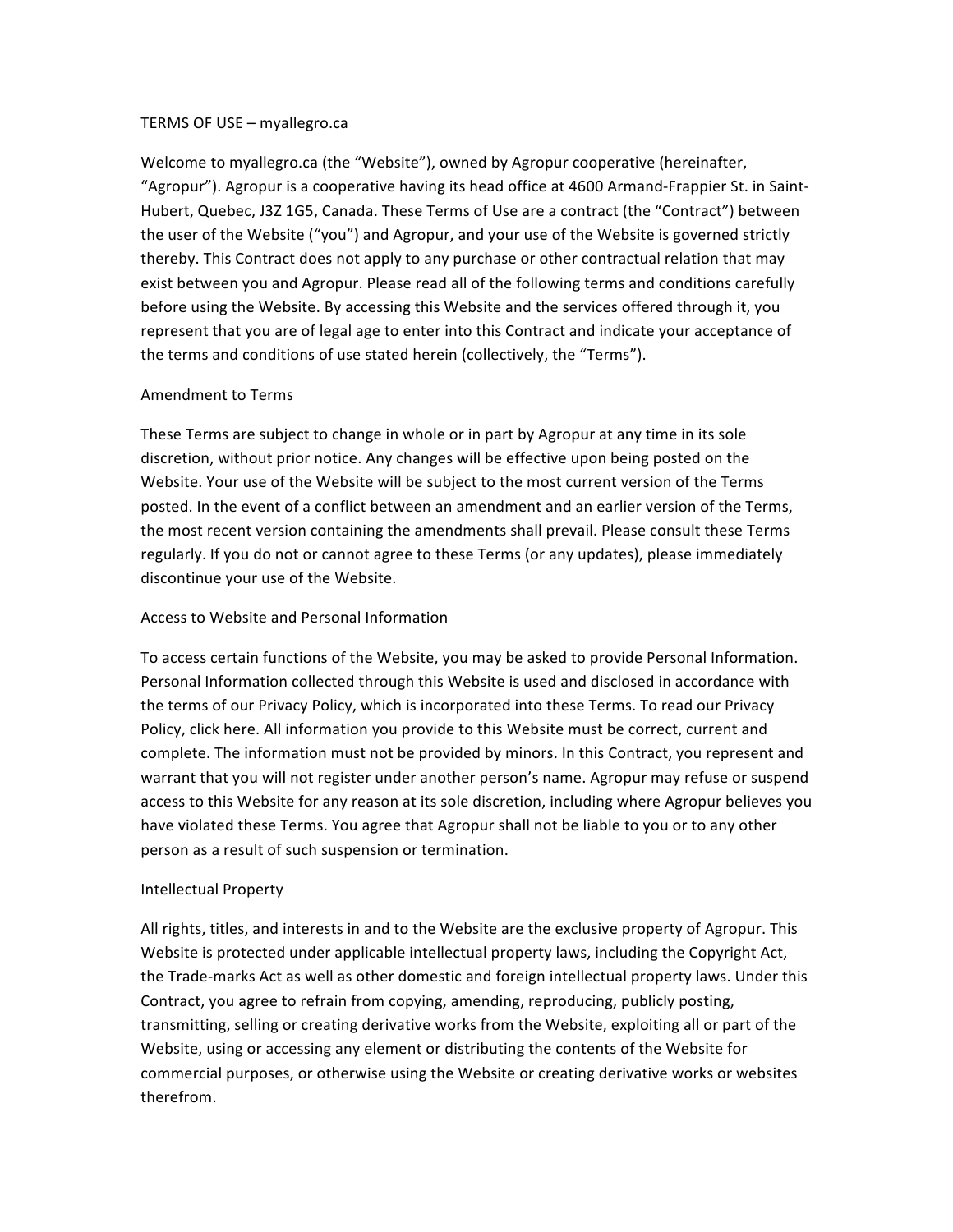The trademarks, logos, service marks and distinguishing guises displayed on this Website (collectively, the "Trademarks") are registered Trademarks owned by Agropur or belonging to Agropur by virtue of use under common law, or are otherwise used under licence with their owner's permission. Any reproduction or use of any Trademark without the express written consent of Agropur is prohibited. Nothing contained on this Website should be construed as directly or indirectly granting any license or right to use any of the Trademarks without the prior written permission of Agropur or such other party that may own the Trademarks.

You may copy, privately post, and, from time to time, print a paper copy of pages contained on the Website solely for your personal, non-commercial use. You must retain all copyright and trademark notices, including any other proprietary notices, contained in the materials. The use of such materials on any other website or in any environment of networked computers is strictly prohibited. If you breach any of these Terms, your authorization to use this Website or the services offered automatically terminates and you must immediately destroy any downloaded or printed materials.

## Prohibited Uses

As a condition to your use of the Website, you agree not to:

- impersonate or misrepresent your affiliation with any person or entity;
- access and/or use areas of the Website or Agropur's computer systems that are not public;
- attempt to probe, scan, or test the vulnerability of the Website or any related system or network, or breach any security or authentication measures used in connection with the Website and such systems and networks;
- modify, change, move, delete or otherwise add to any element of the Website, attempt to decrypt, decompile, disassemble, reverse engineer, use or reduce any of the software used to provide the Website;
- harm or threaten to harm other users in any way or interfere with, or attempt to interfere with, the access of any user, host or network, including, without limitation, by sending a virus, overloading, flooding, spamming or email-bombing the Website; and
- use the Website in an abusive way contrary to its intended use, to its documentation or to Agropur's reasonable instructions.

Agropur has the right to investigate and prosecute violations of any of the above, including, without limitation, possible infringements of any intellectual property rights and possible security breaches, and this to the fullest extent of the law. Agropur may involve and cooperate with law enforcement authorities in prosecuting users who violate this Contract. You acknowledge that, although Agropur has no obligation to monitor your access to or use of the Website, it has the right to do so for the purpose of operating the Website, to ensure your compliance with this Contract, or to comply with applicable law or the orders or requirements of a court, administrative agency, or other government body.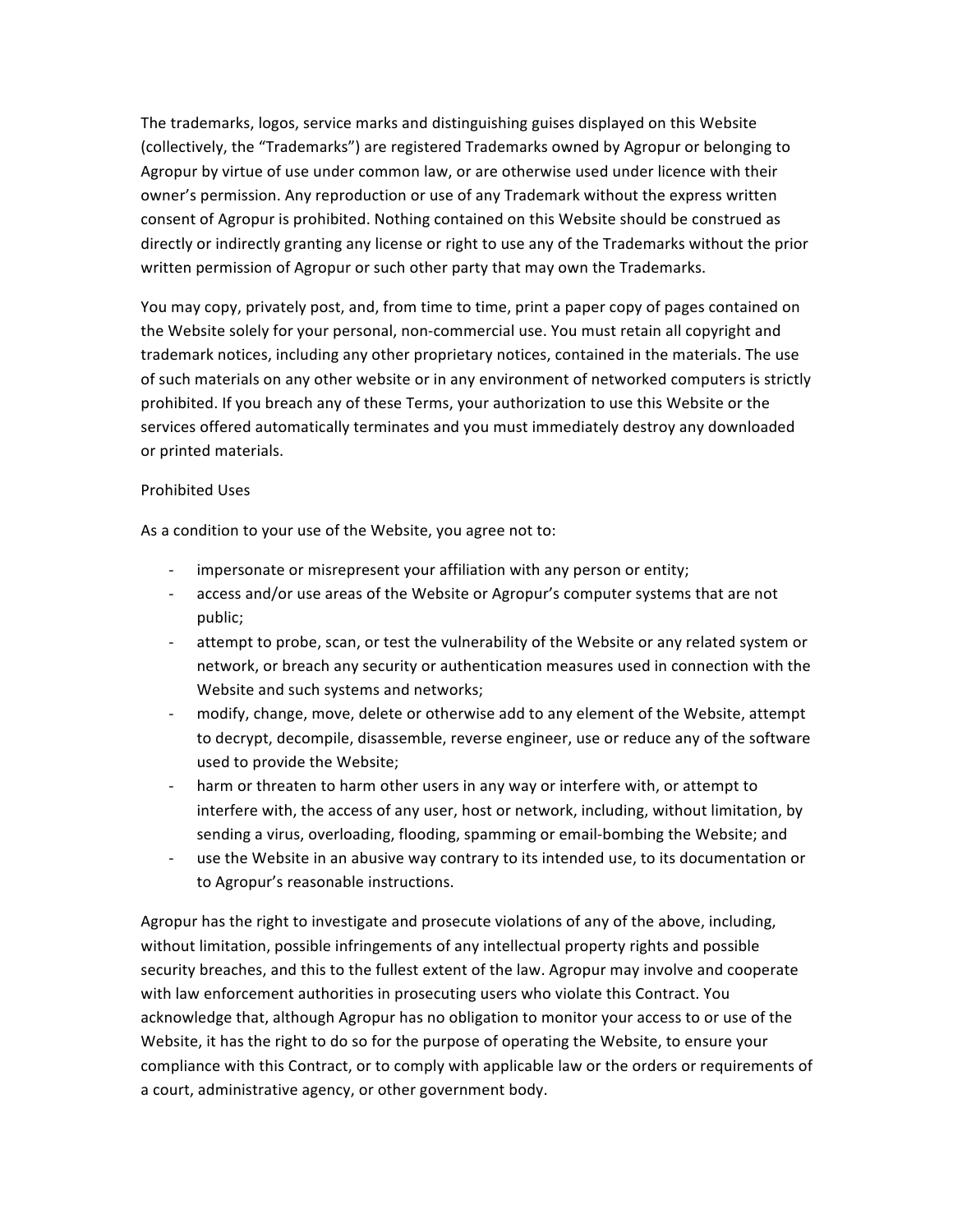## Third Party Information and Hyperlinks

Although Agropur monitors the information contained in the Website, some of the information is supplied by independent third parties. While Agropur makes every effort to ensure the accuracy of all information contained in the Website, Agropur makes no warranty as to the accuracy of any such information.

The Website contains links that will let you access other websites. These other sites are not under the control of Agropur, the links thereto being provided for convenience only, and Agropur does not endorse any of these other websites. Agropur assumes no responsibility or liability whatsoever for any material that may reside in any other websites accessed through this Website or any other Agropur's websites, nor does Agropur make any representation whatsoever regarding the quality of any product or service offered on any such other Agropur's websites.

Agropur assumes no liability of any nature and offers no warranty of accuracy, security or else in regards to the contents (including opinions) provided by the public and does not endorse such contents.

Anonymous Information Gathered through the Website

Agropur gathers anonymous information respecting use of its Website. Consequently, Agropur uses technology to know whether the pages of its Website have been consulted by visitors and to compile statistics on them and their use of the Website. This information is gathered by means of an analytical platform (such as Google Analytics), log files, and cookies.

Agropur also uses technology to determine how often hyperlinks are used and to determine which pages of the Website its visitors choose to consult.

This anonymous information is gathered in such a way that Agropur is unable to identify you.

Agropur posts advertisements based on areas of interest on sites owned or operated by Agropur as well as independent sites using the anonymous information gathered when you consult the Website. The advertising campaigns based on areas of interest that are sometimes referred to as personalized or targeted advertising campaigns are posted based on the anonymous information gleaned from your activities on the Website and any sites you may have visited that had content or advertising campaigns from Agropur.

Like other advertising networks online, Agropur uses cookies, web beacons (also known as web bugs) and other technologies (collectively, the "cookies"). Cookies allow us to determine which advertisements you see, what advertisements you click on and other things you do when you consult our Website. This allows us to offer you more useful and relevant advertising. For example, if Agropur knows what advertising is presented to you, Agropur can avoid showing you the same ones repeatedly. Agropur does not connect your activities on independent websites to your identity when Agropur offers you advertisements based on areas of interest.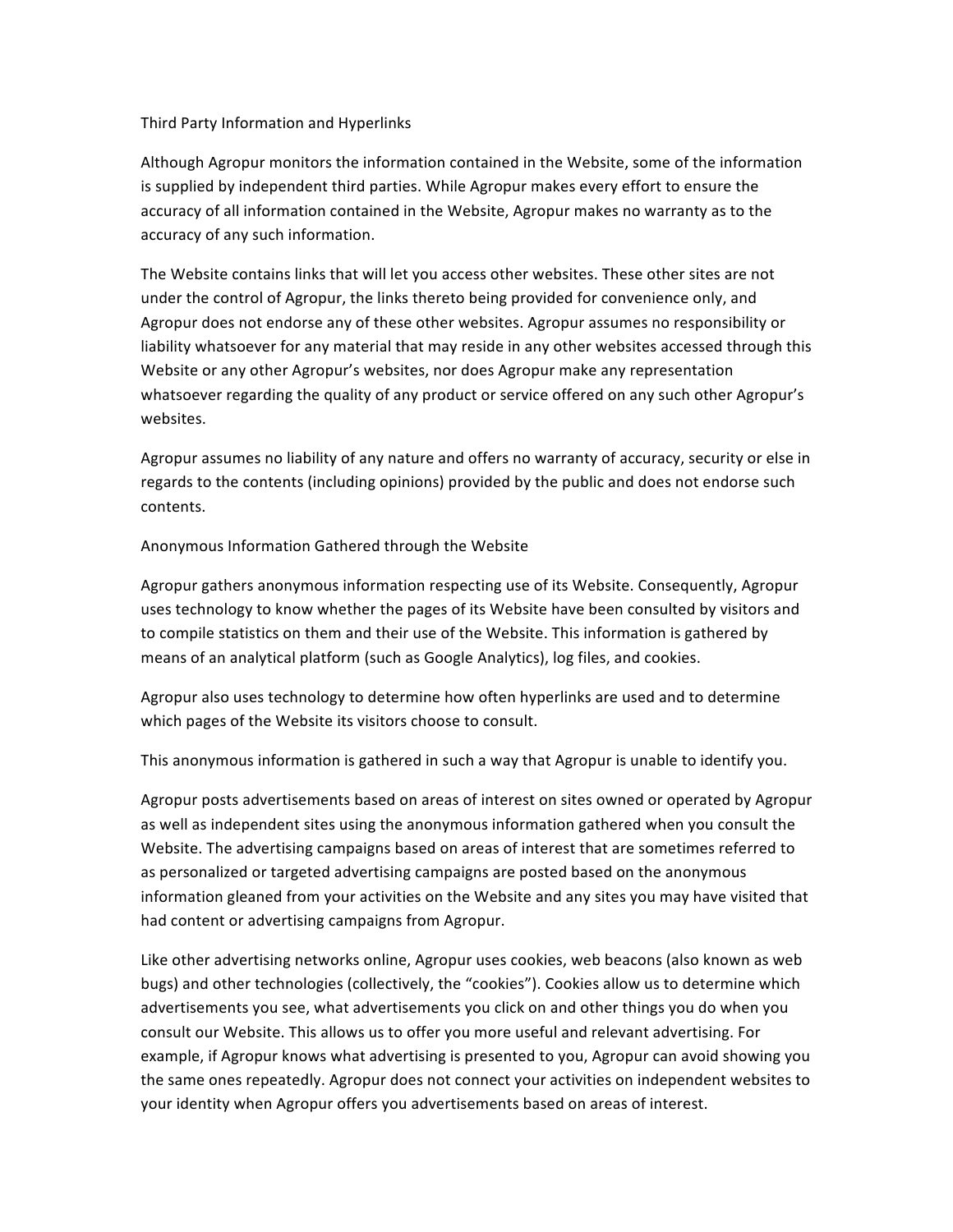Advertisers or advertising companies working on their behalf sometimes use technology to send the advertising campaigns that appear on our websites directly through your web browser. They automatically obtain your IP address when that happens. They can also use cookies to measure the efficiency of their advertising campaigns and to personalize advertising content. Agropur has no access to or control over these cookies or other functions that advertisers or third party websites might use.

Generally, you may choose not to receive personalized advertising campaigns from third party advertisers and advertising networks that are members of the Network Advertising Initiative (NAI) or that subscribe to the Canadian Self-Regulatory Principles for Online Behavioural Advertising by visiting the opt-out page of the websites of the NAI and the Digital Advertising Alliance (DAA). You can also disable Google Analytics by opting out of advertisements and by customizing the advertisements displayed on the Google Display network by editing the page Ads Settings (link).

## Solicitation

Providing Agropur with your email address or telephone number indicates that you consent to Agropur contacting you by phone or email. This consent authorizes Agropur to send you any information regarding the Website, to inform you of other services, products and opportunities that may interest you, and to get your opinion on the quality of the Website of Agropur.

If you no longer wish to be contacted by email, you may send a written request to Agropur at the following address:

By Email: By Mail: Agropur Cooperative Customer Response 4600 Armand-Frappier St. Saint-Hubert (Quebec) J3Z 1G5

#### Limitation of Warranty

You acknowledge that you are using this Website at your own risk and all information contained herein is provided on an "as-is" and "as-available" basis. To the full extent allowed under applicable law, Agropur and its suppliers do not guarantee the accuracy and completeness of the information available on or through this Website, and make no representation as regards the Website, including that the Website will meet your needs or be compatible with materials or software provided by a third party, that the Website will not be interrupted, that it will be free from malfunctions or bugs or that any errors will be corrected. The information on this Website may be out of date, and Agropur makes no commitment with respect to its accuracy. Agropur may periodically add, change, improve or update the information on this Website without notice. Information published on this Website may refer to products, programs or services that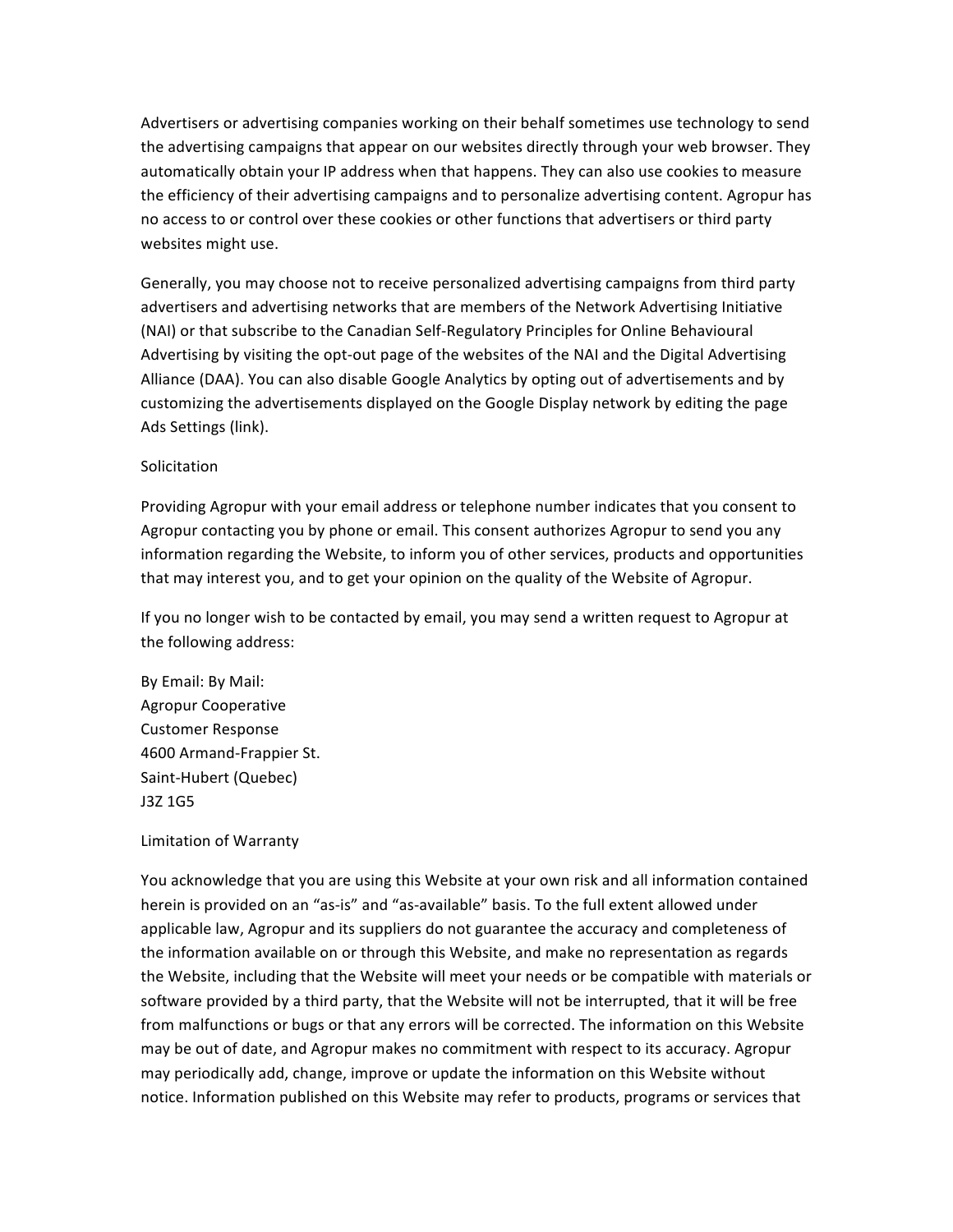are not available in your region. You understand that Agropur cannot and does not guarantee or warrant that files available for downloading from the Internet will be free of viruses, computer worms, Trojan horses or other code that may manifest contaminating or destructive properties. Agropur does not represent or warrant that the Website or emails sent from the Website are free from viruses or other harmful components.

To the full extent allowed by applicable law, Agropur's warranties and remedies expressly set forth herein (if any) are exclusive and replace all other warranties, be they explicit or implied either in fact or by operation of law, duties, oral or written statements or otherwise, including, but not limited to, the implied warranties of merchantability, availability, performance, compatibility, suitability for a particular purpose, satisfactoriness, compliance with description, and non-infringement, all of which are expressly disclaimed.

## Limitation of Liability

To the full extent allowed by applicable law, in no event shall Agropur, its divisions, affiliates, subsidiaries, suppliers, partners, licensors, and each of their respective directors, officers, employees, members, consultants, agents and suppliers have any liability, whether based in contract or tort (including negligence) or strict liability, for incidental (including legal fees), direct, consequential, special, or punitive damages of any kind, or for loss of revenue or profits, loss of business, loss or corruption of, or unauthorized access to, or disclosure of information or data or other financial loss arising out of or in connection with the use, performance, failure, or interruption of the Website, whether foreseeable or not, and even if Agropur had been advised of the possibility of such damages. In the event that Agropur is found liable to pay you damages, Agropur's total cumulative liability to you under this Contract shall not exceed \$100 CDN.

#### Indemnification

You agree to defend, indemnify, and hold harmless Agropur, its divisions, affiliates, subsidiaries, suppliers, partners, licensors, and each of their respective directors, officers, affiliates, employees and members, from and against any claims, liabilities, damages, losses, and expenses, including, without limitation, reasonable legal and accounting fees, that are in any way connected with your access to or use of the Website.

#### **Termination**

Agropur may terminate this Contract and cancel your access to the Website at any time. Agropur undertakes to provide you with reasonable prior notice of this termination unless such termination is caused by your failure to comply with this Contract or the law.

#### Applicable law

This Contract shall be governed and construed in accordance with the laws of the Province of Quebec and the federal laws of Canada applicable therein without giving effect to any principles of conflicts of laws. The courts of the Province of Quebec shall have exclusive jurisdiction over all